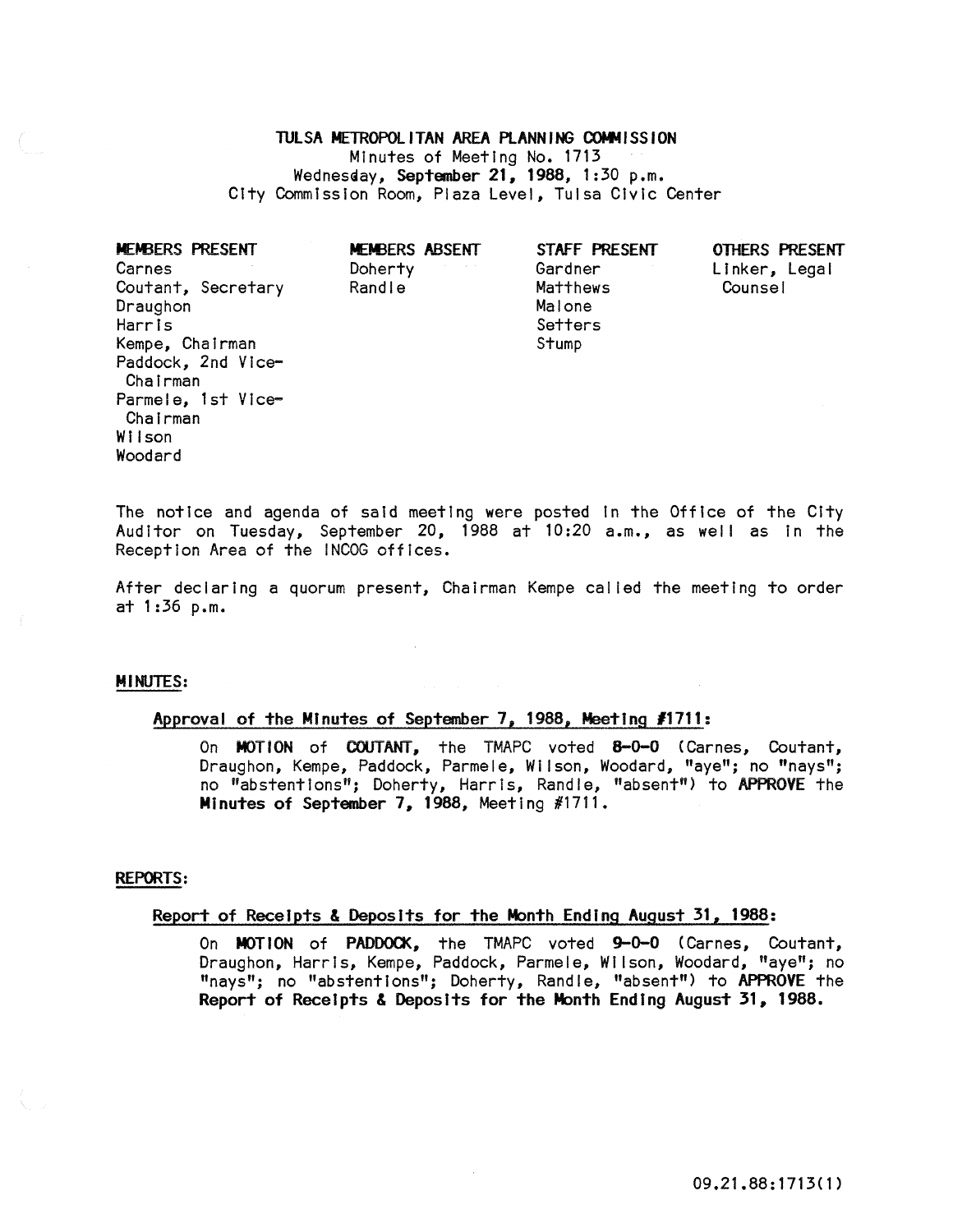## Committee Reports:

Mr. Paddock advised the Rules & Regulations Committee had met this date to continue their review of amendments to the Tulsa County Zoning Code as relates to wild or exotic animals. He stated the Committee had voted unanimously to continue the public hearing on this matter, which was scheduled for September 28th, to October 12th, as the Committee would be meeting next Wednesday to finalize the amendments.

# Director's Report:

Ms. Dane Matthews, I NCOG, requested a public hearing be set for October 19, 1988 to consider amendments to the District 18 Plan Map and Text including, but not limited to, the Mingo Valley Expressway Corridor Area, other map/text amendments, and related matters. She stated the Comprehensive Plan Committee would be meeting on October 12th to review the proposed amendments. Ms. Matthews Invited any Interested parties to the September 22nd INCOG Staff briefing on the matter.

Ms. Matthews also briefed the Commissioners on the status of the District 1 (Central Business District) Plan amendments being presented to various agencies and local groups.

## SUBDIVISIONS:

PRELIMINARY PLAT:

Brenrose II (1993) 3246 South Zunis Avenue (RS-2)

This is a resubdivision of three platted lots and a cul-de-sac previously closed by Ordinance #4411 dated 9/8/39. The cul-de-sac Is being dedicated again and two additional lots are being created for a total of five lots. This Is NOT a zoning application, Is NOT a PUD, and does NOT require Board of Adjustment approval.

The Staff presented the plat with the applicant represented by Dan Tanner and Don Austin. The applicant provided an updated copy of the plat showing the corrected property lInes and additional data requested.

The TAC voted unanimously to recommend approval of the PRELIMINARY plat of Brenrose II, subject to the following conditions: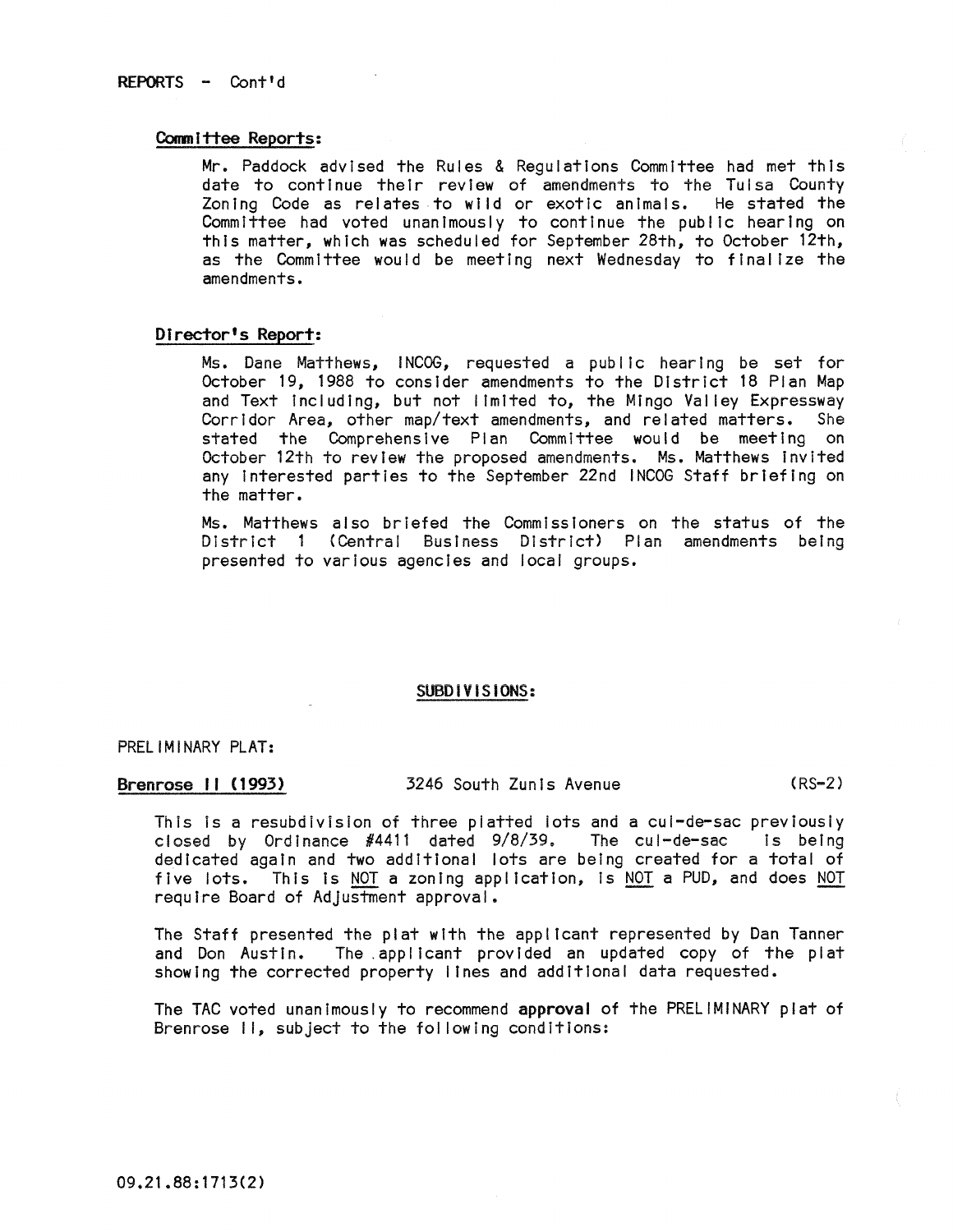- 1. Title of plat Is acceptable since It does not duplicate any other name. Under the title block, spel ling of the previous plat should be Bren-Rose as shown on original plat #615.
- 2. On face of plat show, identify or correct as follows:<br>a) Identify adjacent subdivisions of Idvilwvid and
	- Identify adjacent subdivisions of Idyllwyld and Oaknoll
	- b) Update and complete location map; Include R-13-E and T-19-N.
- 3. Covenants:
	- a) Section II, B, line 11; omit "or 0".
	- b) Private deed restrictions can be flied by separate Instrument If desired. (Not a condition for approval of plat.)
- 4. Any paving and/or Improvements within the cul-de-sac shall meet the approval of the City Engineer. Any center islands and/or other non-standard features may require license agreement for maintenance If they are to remain. (See conditions  $#10 \& 11.$ )
- 5. Utility easements shall meet the approval of the utilities. Coordinate with Subsurface Committee If underground plant Is planned. Show additional easements as required. Existing easements should be tied to or related to property lines and/or lot lines. Overhead poles to be on "perimeter". Show 17.5' easement around cul-de-sac. Easement on north side of Lot 1 could be reduced.
- 6. Water plans shall be approved by the Water and Sewer Department prior to release of final plat. Include language for Water and Sewer facilities In covenants.
- 7. Pavement or landscape repair within restricted water line, sewer line, or utility easements as a result of water or sewer line or other utility repairs due to breaks and failures, shall be borne by the owner(s) of the lot(s).
- 8. A request for creation of a Sewer Improvement District shall be submitted to the Water and Sewer Department prior to release of final plat. (If required.) (Locate sewer.)
- 9. Paving and/or drainage plans shall be approved by Stormwater Management and/or City Engineer, Including storm drainage, detention design and Watershed Development Permit application subject to criteria approved by City Commission.
- 10. A request for a Privately Financed Public Improvement (PFPI) shal I be submitted to the City Engineer.
- 11. It Is recommended that the applicant and/or his engineer or developer coordinate with the Tulsa City-County Health Department for solid waste disposal, particularly during the construction phase and/or clearing of the project. Burning of solid waste is prohibited.
- 12. A "Letter of Assurance" regarding installation of improvements shall be submitted prior to release of final plat, including documents required under Section 3.6-5 of Subdivision Regulations.
- 13. All Subdivision Regulations shal I be met prior to release of final plat.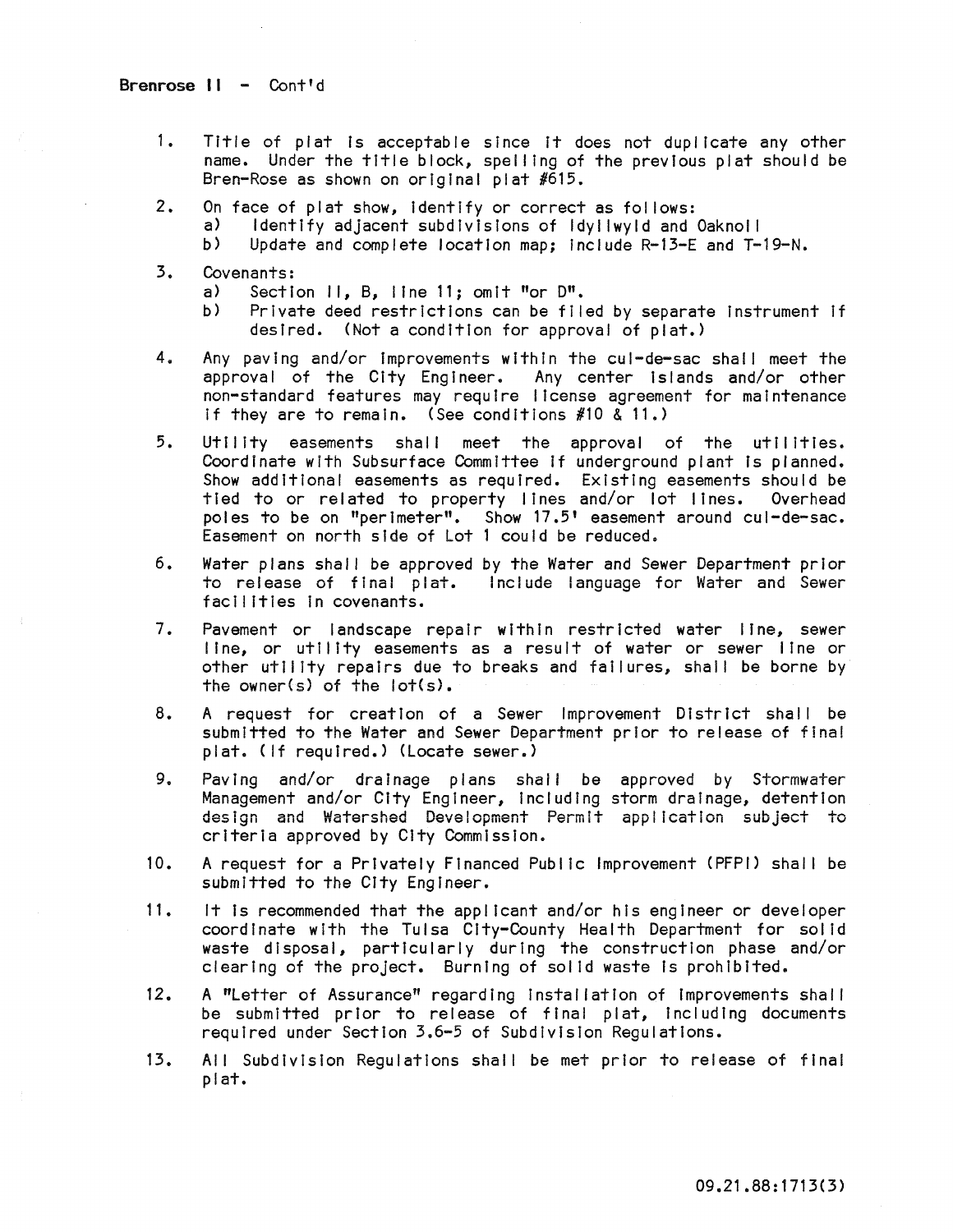## Comments & DIscussion:

In response to Chairman Kempe, Staff advised the total area of the subject tract was 1.76 acres. In regard to condition  $#4$ , Ms. Wilson asked what was meant by "nonstandard features". Mr. Malone explained that there currently was a fountain In the mIddle of the cul-de-sac, and he thought the applicant Intended to keep the fountain. Mr. Gardner further explaIned that the license agreement mentioned In this condition protects the CIty from having to maintain the fountain. Mr. Coutant verified with Staff that the property was zoned RS-2 and complied with all the RS-2 guidelines. Questions regarding the boundary changes were referred to the applicant for response.

## Applicant's Comments:

Mr. Dan Tanner, representing the applicant, stated two wedges of property were deeded off the westerly lot several years ago, and these had not been Incorporated Into the body of this plat. In reply to ChaIrman Kempe, Mr. Tanner confirmed there was a large house presently on the property.

In order to clear confusion regarding the lots, Mr. Gardner explained the applicant was Including all of the land they now own, but they were not including all of the original lots because part had been deeded to adjacent lots. Mr. Coutant asked If lot spl it approvals were obtained when the previous splits occurred and the property was originally conveyed. Mr. Tanner stated he did not have an immediate answer, and added that it has been 20-25 years in some instances. Mr. Coutant commented that It could be presumed that, since this was so old, It could have been taken care of by recent legislation (the ten year statute). Mr. Linker stated the ten year statute would have taken care of this If It had been of record for the proper period of time, but this could not be established without looking at the record of the title or abstract. Staff confirmed they did not have this information readily available. Mr. Coutant remarked he was concerned that, should the TMAPC approve the subdivision plat, it might in a de facto way approve a lot split that may or may not have been properly approved. Mr. Linker stated that, even If this did not have previous lot spilt approval, approving this preliminary plat might correct that situation. He cautioned that there might be some loose ends left with the "sl Ivers" not tied to the other lot. Mr. Gardner commented that Staff would double check this, but It was his understanding that the "sl Ivers" of land were added to the adjoining lots, even though he was not sure how long ago this was done. Mr. Paddock suggested this matter might be handled by adding a condition of approval to this application. Mr. Gardner stated that Staff would verify and have some answers before proceeding on with the final plat approval and release.

In reply to Mr. Paddock, Mr. Tanner confirmed that the existing structure would be removed.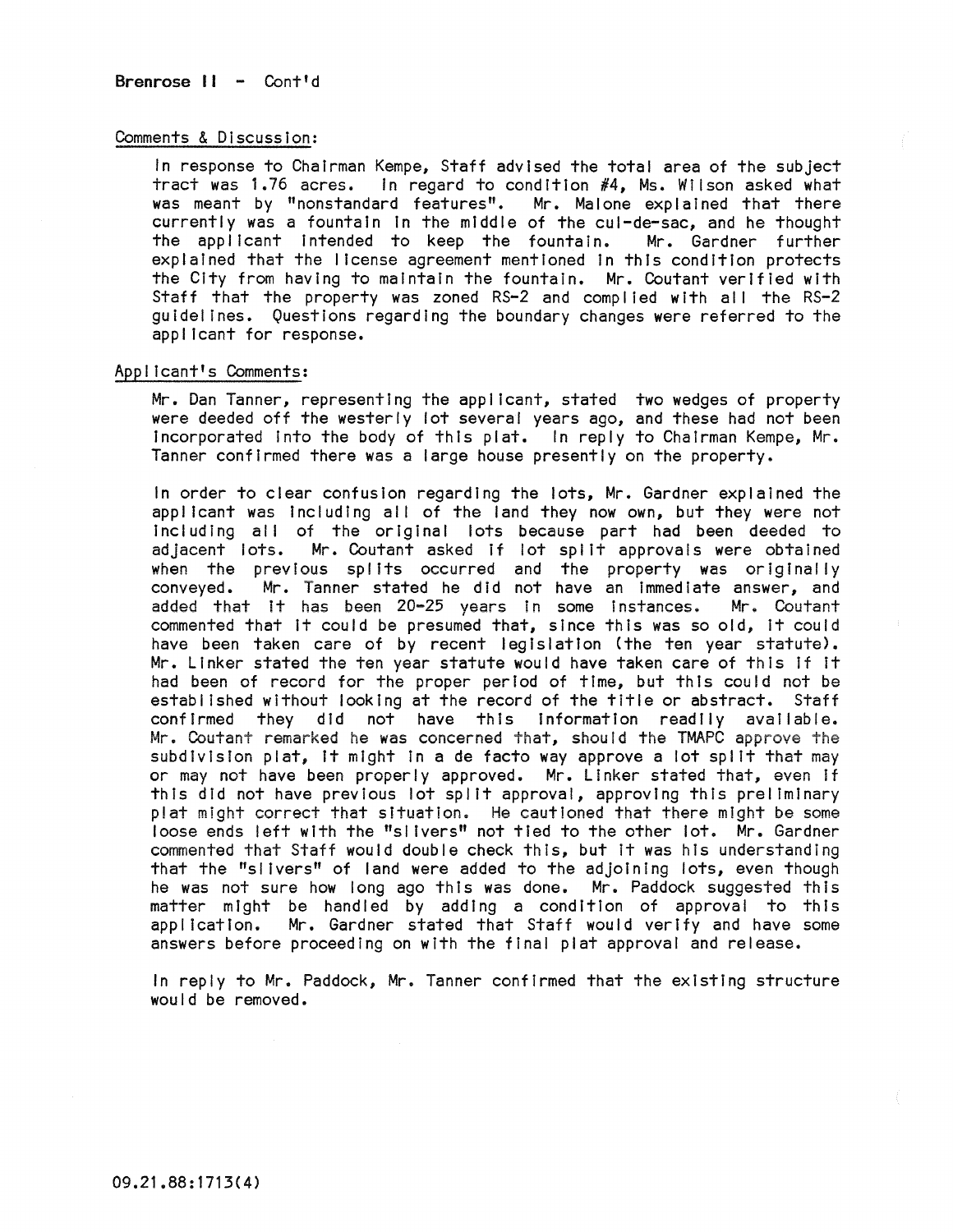Brenrose II - Cont'd

#### Interested Parties:

Mr. Harry Seay III (320 South Boston Bulldlng~ Suite 714) stated his property abutted the subject tract. Mr. Seay stated concerns as to the side yard spacing requirements If the utility easements were eliminated on Lot 1 of Brenrose II as this lot abuts his back yard. He requested the TMAPC not approve the plat unless provisions for spacing were made, and he suggested a 25' side yard setback on the north side of Lot 1. Mr. Seay stated that It was his interpretation that the TMAPC had the discretion to review the adequacy of the spacing, even though the plat might meet the minimal requirements. He added that he was also In disagreement with the City Legal Staff as he felt the City Commission was not obligated to accept a plat merely because It was approved as filed. Mr. Seay requested that, If the TMAPC approved this plat, that the Commission Include In Its acceptance a recommendation to the City Commission to not accept the plat as filed unless provisions for more generous spacing were made.

Mr. Linker commented that the protestant was asking the TMAPC to reject a proposal that meets the Subdivision Requiations and meets the zoning requirements. He continued by stating the Commission has never done this before, and It would be considered an Illegal action on the part of the TMAPC should they do so. Mr. Linker added that he also felt It would be totally wrong for the TMAPC to approve the plat, then ask the City Commission to deny the plat just because the City might have discretionary **power.** 

Mr. Coutant clarified that the plat drawing indicates an 11', utility easement on the north boundary abutting Mr. Seay's property, but the remaining easements were  $17.5$ <sup>t</sup>. Mr. Paddock referred to condition  $#5$ which stated the utility easement on the north side of Lot 1 could be reduced, which was the boundary abutting Mr. Seay's property.

Mr. Seay stated he viewed an amended plat in the applicants engineer's office. Ms. Wilson requested the engineer come forward to clarify which plat the TMAPC was considering. Mr. Don Austin stated the plat viewed by Mr. Seay prior to this hearing was a suggested drawing to try to solve some of these problems. In response to Ms. Wilson, Mr. Austin commented that they were not aware of the problems at the time they submitted the preliminary plat to Staff; therefore, Staff did not have any type of amended plat primarily due to time constraints. Mr. John Woolman (developer) stated that he was approached by Mr. and Mrs. Seay for the first time on the Friday afternoon before this hearing to discuss their problem. Mr. Woolman commented that he was not overly concerned about the size of Lot 1, but understood the problems expressed by the Seays, and he would be agreeable to moving the property lines. Mr. Woolman stated that they do, however, have the right to place the house within five feet of the property line, but they would try to find another solution. He advised that the developer did agree to put up screening, per the Seay's request. In reply to Mr. Parmele, Mr. Woolman confirmed the applicant **wanted to proceed with the plat as presented to the TMAPC, obtatn approval**  of the preliminary plat, and then make any necessary changes prior to presenting the final plat. Mr. Woolman clarified he was not objecting to making the lots more equal In size.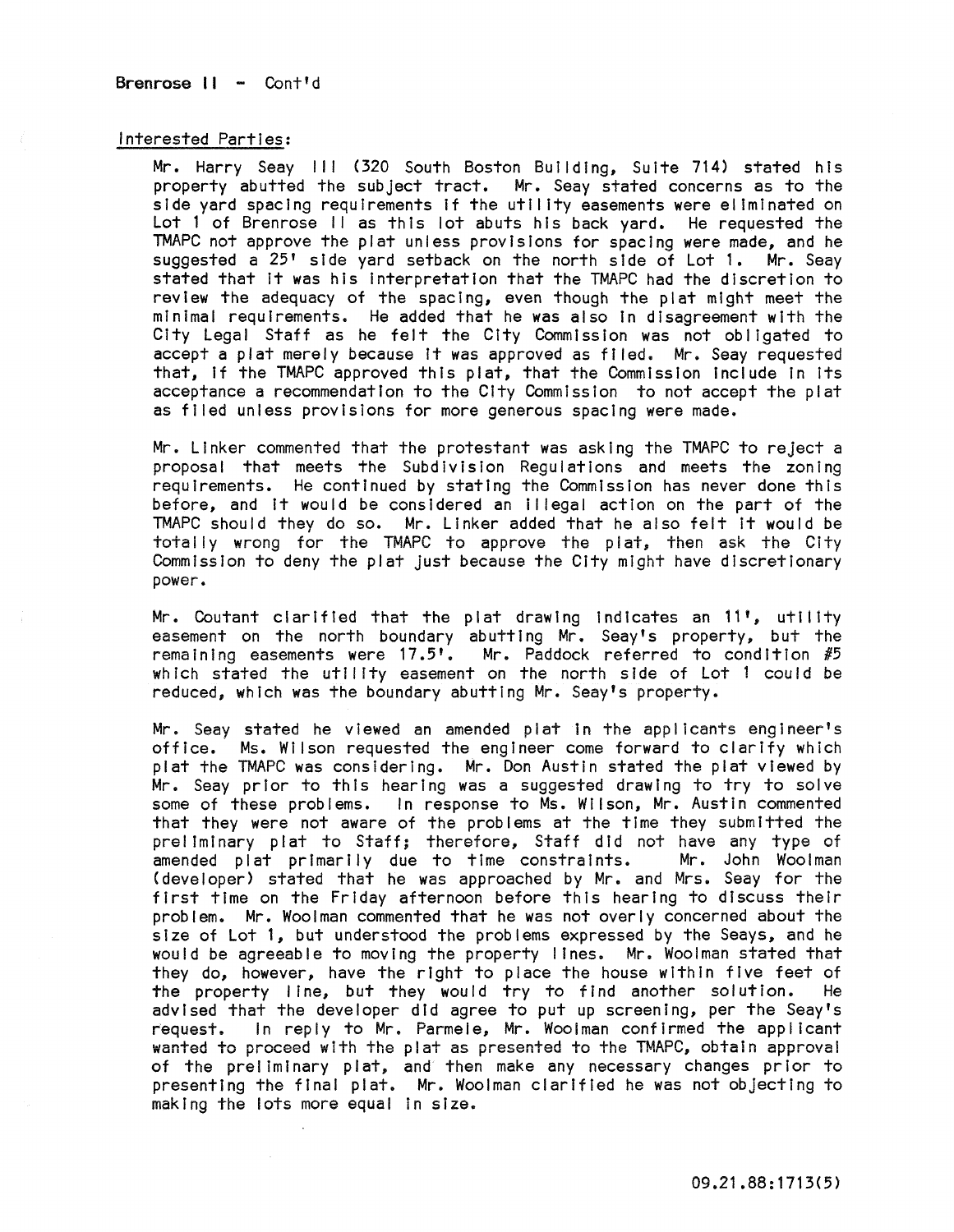Mr. Paddock asked Mr. Woolman to remark on his understanding of condition  $\#5$  regarding the possibility of reducing the easement on Lot 1. Mr. Woolman stated that, should the utility companies Indicate that they do not need this area for the Installation of utilities, then there would be no reason to provide a utility easement on the north side of Lot 1. Mr. Woolman stated he could not assure the Seays where the house would be positioned, as the subsequent purchaser of the lot would be making this decision, not the developer. Mr. Tanner stated he was at the Technical Advisory Committee meeting, and none of the utility companies there (gas, telephone, communications) planned to use the proposed utility easement on the north side of Lot **1.** Mr. Tanner added that as a part of the final plat approval process, the applicant was required to obtain assurances from the utilities that they, In fact, do not need this easement. In response to Mr. Draughon, Mr. Gardner clarified that a utility easement does not serve to provide a setback, and should the utilities not require the space, then it can be deleted from the plat. In reply to Mr. Paddock, Mr. Tanner stated the 17.5' perimeter easements on the east, south and west would remain as these were needed by PSO.

Mrs. Joan Seay protested the application due to her concerns for loss of green space, increased density, and the impact of an in-fill development on the Integrity to her neighborhood.

## TMAPC Review Session:

Chairman Kempe commented this was another instance of in-fill development, and she acknowledged that the neighborhood had a great deal of character because of large lot homes. She stated she felt four lots would be a more reasonable division of the property than the five proposed.

As requested by Mr. Paddock, Mr. Gardner explained the difference between land area and lot area, and reviewed the various lot criteria for the RS<br>zoning categories. He confirmed that the five lot proposal submitted He confirmed that the five lot proposal submitted does meet or exceed the requirements for RS-2 zoning.

Mr. Coutant inquired of Legal Counsel if the TMAPC could approve a preliminary plat subject to a condition that the property lines be redrawn to meet some specified criteria. Mr. Linker advised this couid be done if It was agreeable with the developer. Mr. Coutant then moved for approval of the preliminary plat subject to the I isted conditions, plus additional conditions: 1) that Staff determine if the lot splits along the northerly and westerly property lines of the subdivision have been properly obtained; and 2) that none of the lots proposed for Brenrose II have less than 12,000 square feet.

Mr. Paddock expressed concerns as to how best to "red flag" this with the added conditions before the final approval. Mr. Gardner stated the applicant has agreed to the conditions and would submit the revisions on the final plat presented to the TMAPC for approval.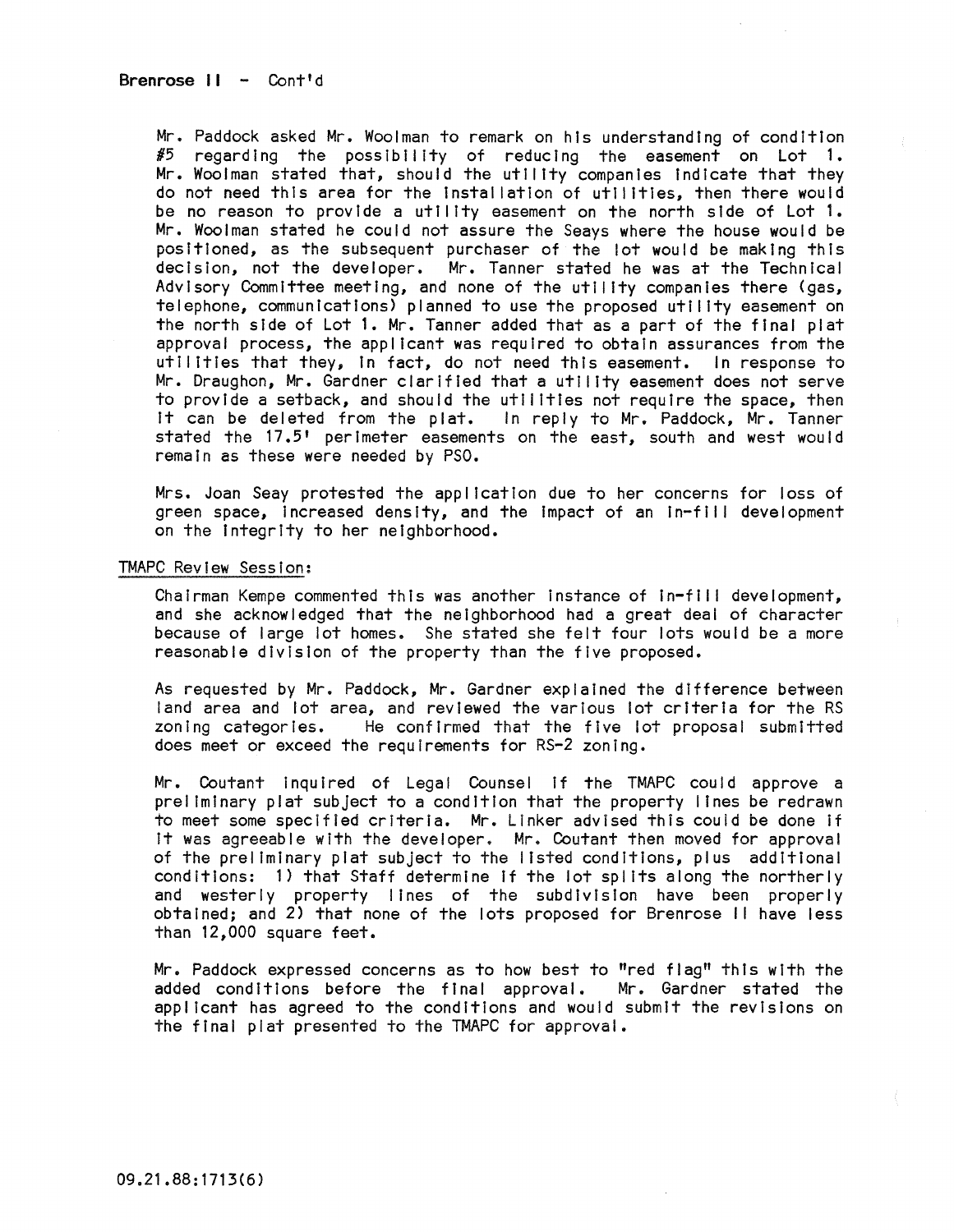Brenrose  $II -$  Cont'd

Commissioner Harris commented that It appeared that, If the TMAPC approved the motion as made, then the Commission would be assuming an authority that It may not have. However, he pointed out that his concern may be unnecessary If the applicant was agreeable to the added conditions suggested by the Commission. The Commissioners then requested the developer to come forward to state his position. Mr. Woolman agreed to the conditions as stated In the motion.

Chairman Kempe inquired if the TMAPC had the authority to reject or continue a preliminary plat because the Commission wanted to add conditions to put it in the proper shape for their consideration, even though the lots met the requirements. Mr. Linker stated the Commission could delay their review until they had a proper drawing before them. Mr. Carnes commented that he did not feel anything could be gained by delaying this review, and pointed out that the applicant has agreed to the conditions. After being recognized to come forward. Mr. Seav requested After being recognized to come forward, Mr. Seay requested the plat review be postponed until such time as the in-fill development study under way was, In fact, completed.

## TMAPC ACTION: 9 members present

On MOTION of COUTANT, the TMAPC voted 9-0-0 (Carnes, Coutant, Draughon, Harris, Kempe, Paddock, Parmele, Wilson, Woodard, "aye"; no "nays"; no "abstentions"; Doherty, Randle, "absent") to APPROVE the Preliminary Plat for Brenrose II, subject to the conditions as recommended by the TAC and Staff, plus the following additional conditions as recommended by the !MAPC:

- 1) Staff determination that the lot splits along the northerly and westerly property lines of the subdivision have been properly obtained; and
- 2) None of the lots proposed for Brenrose II shall contain less than 12,000 square feet.

# REVISED FINAL PLAT APPROVAL & RELEASE:

Woodhill (1583) East 89th Place & South Kingston Avenue (RS-2)

Staff advised that this plat had not yet been filed of record due to an appeal pending In District Court by neighboring protestants. In order to settle the dispute, the plat has been returned to one of the early designs previously reviewed. It is placed on the TAC agenda as an item of "Old Business" so we can show some action and/or comment for the Planning Commission rather than just have the changes made and filed as part of the District Court action.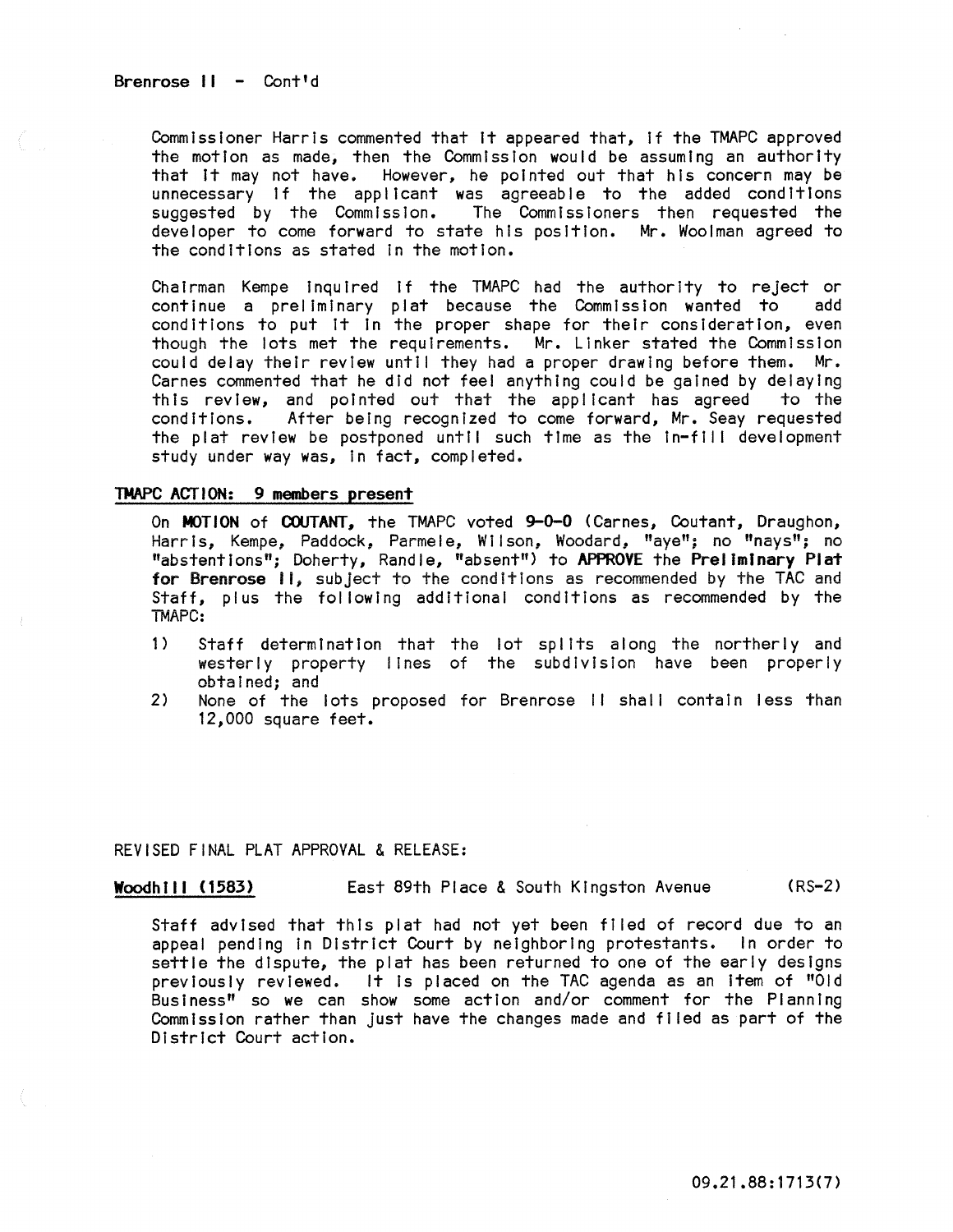Woodhill - Cont'd

The TAC acknowledged the changes and had no further comments and/or conditions. Although updated release letters based on the new plat may be submitted by Traffic Engineering and the City Engineer, the other departments and/or agencies Indicated the previous releases would be sufficient.

The Staff presented the plat wIth the applicant represented by Jack Cox, Lindsay Perkins and Craig Breedlove.

The TAC voted unanimously to recommend approval of the REVISED FINAL PLAT of Woodhill as submitted and had no objections to its release.

Comments & Discussion:

Mr. Parmele stated that he has changed his position from the previous presentation of this plat due to his understanding of the financial Impact to the developer with the time delays caused by the appeal filed by the protestants. In response to Mr. Coutant, Mr. Gardner clarified spacing requirements for access In the Subdivision Regulations; discussion followed.

## TMAPC ACTION: 9 members present

On MOTION of WILSON, the TMAPC voted 7-0-2 (Carnes, Coutant, Harris, Kempe, Paddock, Parmele, Wilson, "aye"; no "nays"; Draughon, Woodard, "abstaining"; Doherty, Randle, "absent") to APPROVE the FInal Plat of Woodhill and release same as having met all conditions of approval.

# REQUEST FOR WAIVER (Section 260):

# CBOA-846 Unp I atted (2092) 6035 West 40th Street (AG)

This is a request to waive plat on a 2.3 acre tract that contains an existing church and will include a daycare center as part of the approved uses. The existing church did not go through the plat waiver process. The current application is being filed as a result of a District Court case that required the applicant to reapply through the Board of Adjustment of the daycare center. Staff research Indicates that the street right-of-way for South 61st West Avenue Is dedicated (Book 4154, 2275, 76), and the applicant's plot plan shows existing septic facilities. The following shall apply:

- a) Approval of City/County Health Department for existing and/or new septic systems.
- b) If any grading and/or paving is done, approval of County Engineer will be required in the permit process.
- c) Subject to extension of any utilities and easements therefore, If required, including an 11' utility easement on the north, east and west sides of the property.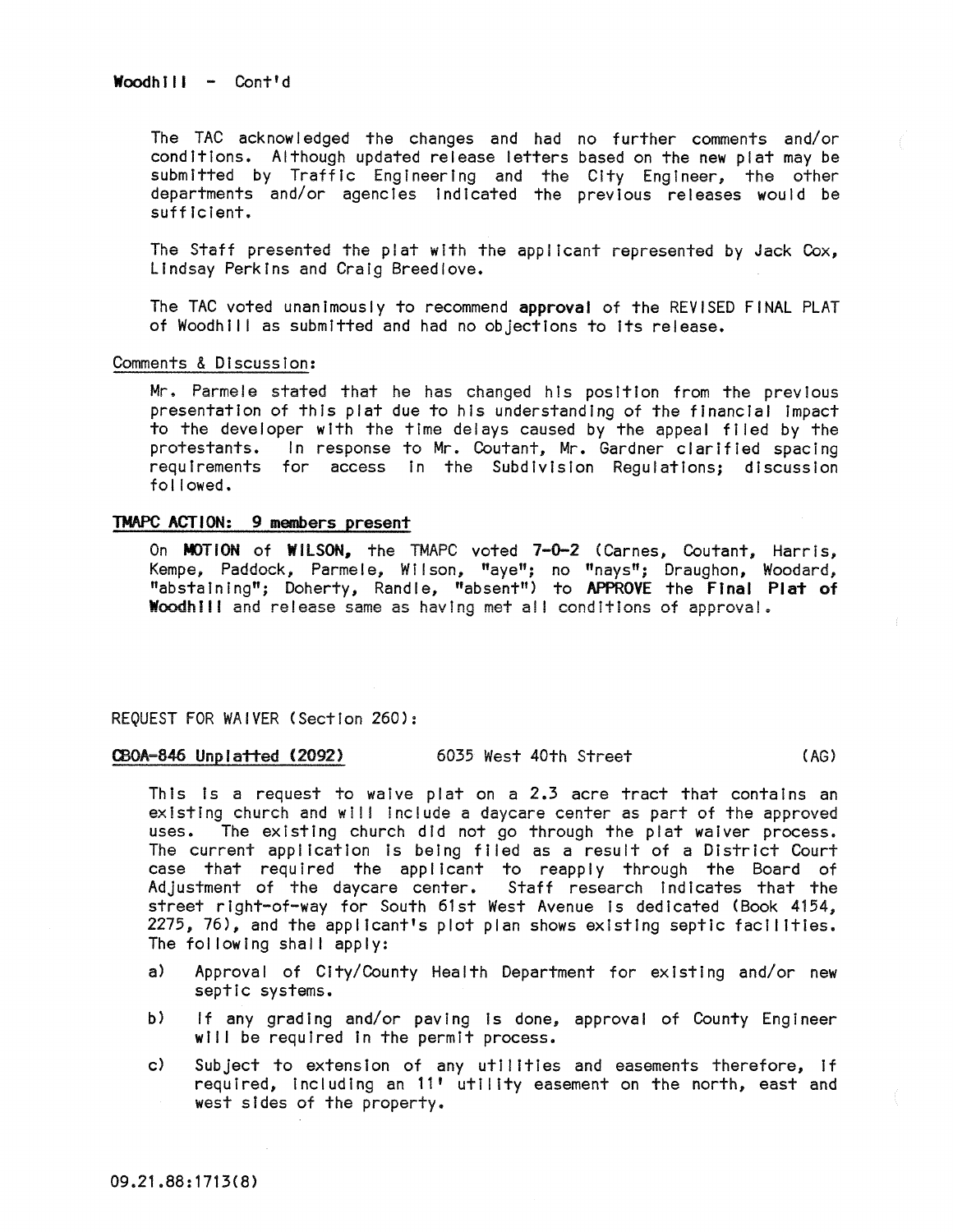The applicant was not represented.

The TAC voted unanimously to recommend approval of the WAIVER OF PLAT on CBOA-846 subject to the conditions outlined by Staff and TAC.

# TMAPC ACT ION: 9 members present

On MOTION of CARNES, the TMAPC voted 9-0-0 (Carnes, Coutant, Draughon, Harris, Kempe, Paddock, Parmele, Wilson, Woodard, "aye"; no "nays"; no "abstentions"; Doherty, Randle, "absent") to APPROVE the Waiver Request for CBOA-846 Unplatted, subject to the conditions as recommended by the TAC and Staff.

### \* \* \* \* \* \* \*

# BOA-14936 Chandler-Frates 3rd (1032) 3709 North Hartford Avenue (RS-3)

On 10/21/87 the TMAPC waived the plat requirements on BOA-14643 which was a day care center in an existing house on a platted lot. The legal description furnished to the BOA was In error so the case is being reflled under a new appl icatlon. The legal given on the previous case was Lot 10, Block 1 of the above subdivision, whereas it should have been Lot 11, Block 1. There are no changes other than the correction of the lot number. Staff recommends APPROVAL as submitted, Section 260 being met by the existing plat.

## TMAPC ACT ION: 9 members present

On MOTION of PADDOCK, the TMAPC voted 9-0-0 (Carnes, Coutant, Draughon, HarrIs, Kempe, Paddock, Parmele, Wilson, Woodard, "aye"; no "nays"; no "abstentions"; Doherty, Randle, "absent") to APPROVE the Waiver Request for BOA-14936 Chandler-Frates 3rd, as recommended by Staff.

# \* \* \* \* \* \* \*

# Z-6203 East Tulsa Medical Group Center NE/c of E. 21st & S. 89th E. Ave.

Staff requested this Item be stricken at thIs time as the associated PUD has not been approved by the City Commission as yet. However, they requested that they reserve the right to place this back on the agenda at the appropriate time. The Commission had no objection.

# TMAPC ACT ION: 9 members present

On MOTION of CARNES, the TMAPC voted 9-0-0 (Carnes, Coutant, Draughon, Harris, Kempe, Paddock, Parmele, Wilson, Woodard, "aye"; no "nays"; no "abstentions"; Doherty, Randle, "absent") to STRIKE the Waiver Request for Z-6203 East Tulsa Medical Group Center, as recommended by Staff.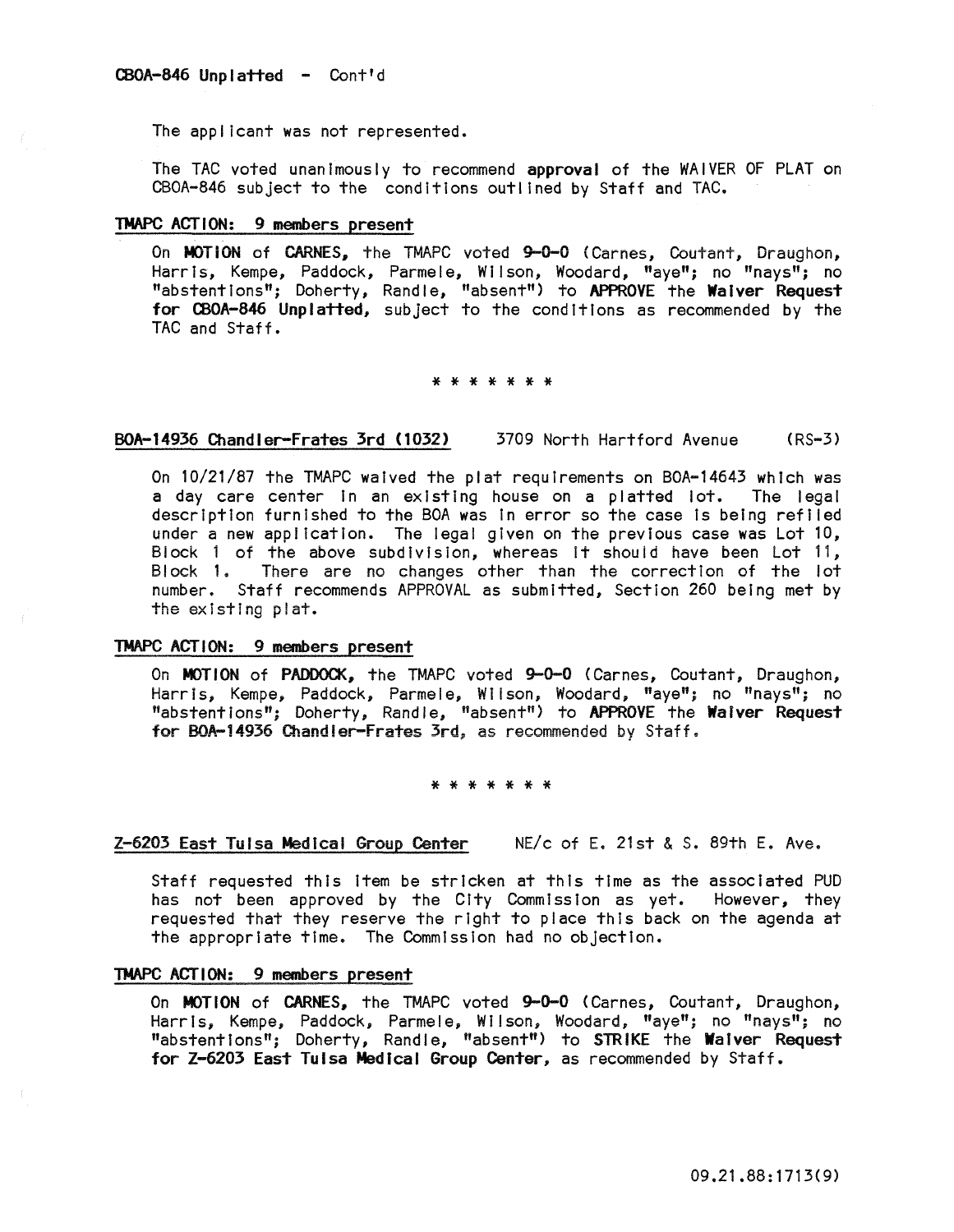## LOT SPLITS FOR WAIVER:

# L-17085 New Bedford Dev. (2093) 3219 South Birmingham Avenue (RS-1 )

Mr. Malone advised that the applicant has requested a withdrawal of this case. Therefore, Mr. Paddock moved for withdrawal of L-17085.

On MOTiON of PADDOCK, the TMAPC voted 9-0-0 (Carnes, Coutant, Draughon, Harris, Kempe, Paddock, Parmele, Wilson, Woodard, "aye"; no "nays"; no "abstentions"; Doherty, Randle, "absent") to WllliDRAW L-17085 New Bedford Development, as requested by the Staff.

#### Comments & Discussion:

Mr. Gardner advised that this Item was listed on the September 7th agenda under Lot Splits for Ratification of Prior Approval; that listing was in error. He suggested some reference be made In these minutes clarifying that this had been Improperly listed; therefore, any previous action would be nullified. After discussion among the Commission members, the consensus was to request that Staff amend the September 7th minutes on this application to cross-reference those minutes with hearing In order to clarify that no approval had been granted for L-17085 New Bedford at the above address. The amended September 7th minutes will be placed on next week's agenda for approval.

#### LOT SPlITS FOR RATiF ICATION OF PRIOR APPROVAl:

|                        | L-17088 (382) West Highlands Dev. | L-17091 (1992) Allison |                         |
|------------------------|-----------------------------------|------------------------|-------------------------|
| $L-17090$ (2692) Goins |                                   |                        | L-17093 (2094) Anderson |

On MOTION of WOODARD, the TMAPC voted 8-0-1 (Coutant, Draughon, Harris, Kempe, Paddock, Parmele, Wilson, Woodard, "aye"; no "nays"; Carnes, "abstaining"; Doherty, Randle, "absent") to APPROVE the Above Listed Lot Splits for Ratification of Prior Approval, as recommended by Staff.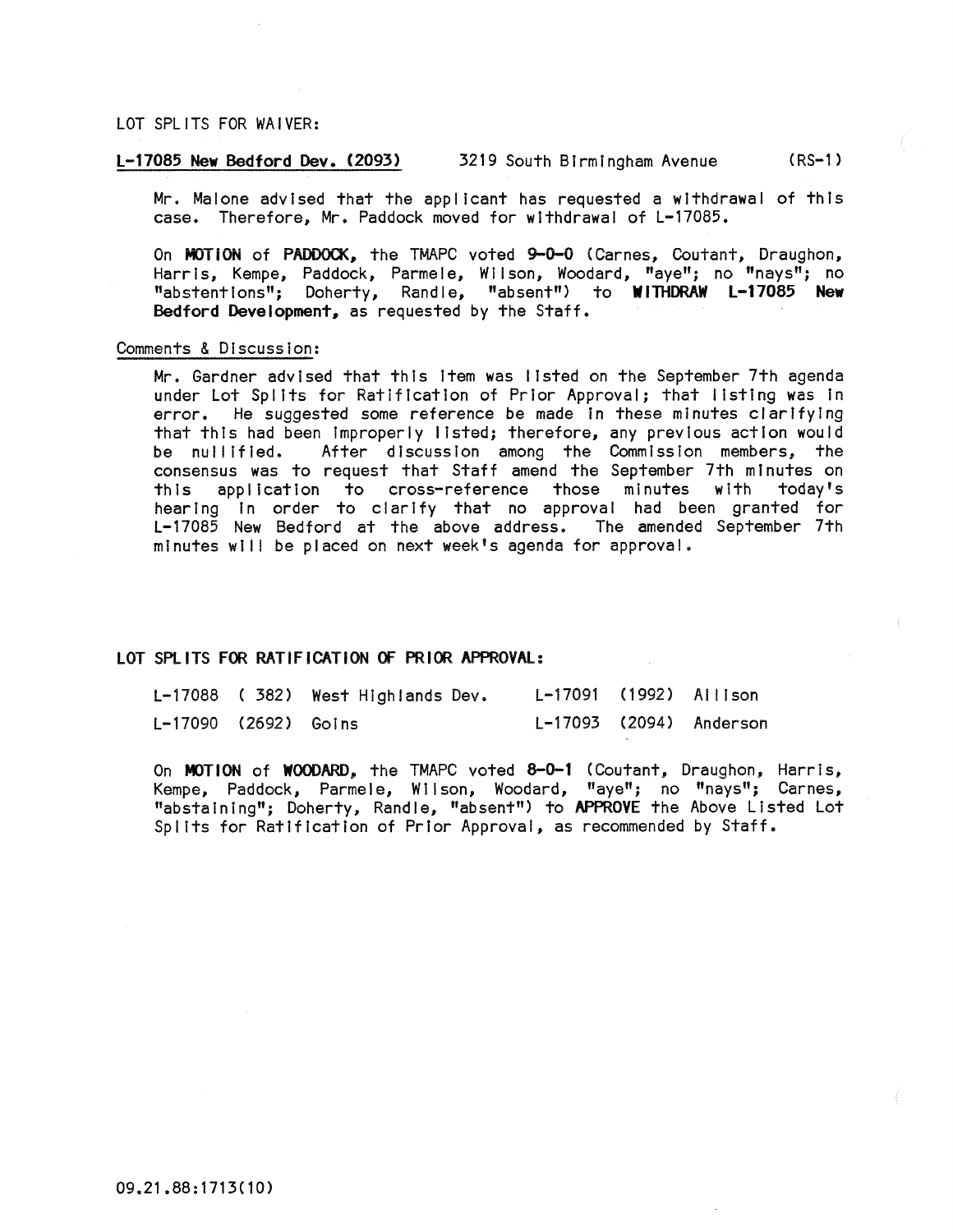Application No.: Z-6209 Applicant: Levy (Hamm)<br>Location: SE/c of East Location: SE/c of East 11th Street & South 129th East Avenue Date of Hearing: September 21, 1988 Continuance Requested to: September 28, 1988 Present Zoning: RS-2 Proposed Zoning: CS, CG & CH

## Comments & Discussion:

Staff noted the applicant was not present, and there were no Interested parties In attendance. Mr. Parmele suggested a one week continuance might be In order, and he requested Staff contact the applicant to advise him of the continued hearing.

## TMAPC ACT ION: 9 members present

On MOTION of PARMELE, the TMAPC voted 9-0-0 (Carnes, Coutant, Draughon, Harris, Kempe, Paddock, Parmele, Wilson, Woodard, "aye"; no "nays"; no "abstentions"; Doherty, Randle, "absent") to CONTINUE Consideration of Z-6209 Levy (Hamm) until Wednesday, September 28, 1988, 1988 at 1:30 p.m. in the City Commission Room, City Hall, Tulsa Civic Center.

## OTHER BUSINESS:

## PUD 379-A-3: Amended Detail Sign Plan for Wall Sign 6800 Block of South Memorial Drive (west side)

The subject tract Is located In the 6800 Block of South Memorial Drive on the west side and Is the site of The Village at Woodland Hills Shopping Center. Sign standards, which are based on the lineal feet of street frontage, are 1.5 square feet (sf) of display surface area per lineal foot of street frontage for wall signs.

TMAPC approved wall signs for this business per a previous Detail Sign Plan application on August 24, 1988. At that time, Staff recommended and TMAPC approved, signs on only the east (facing Memorial) and north side of the building on the second level. The applicant has an existing sign which was used at a previous location which he wishes to install on the south or rear facade of the Center at the second level. Staff considers this an inappropriate request as any business on the second or first level of this Center, or any other similarly located center, could seek similar approvals which would' contribute to sign clutter. Signs for other businesses in the Center could also be seen from the south over the existing buildings. It Is also noted that the character and design of the proposed signs (letter height and size) Is inconsistent with existing signs.

Therefore, Staff recommends DENIAL of PUD 379-A-3.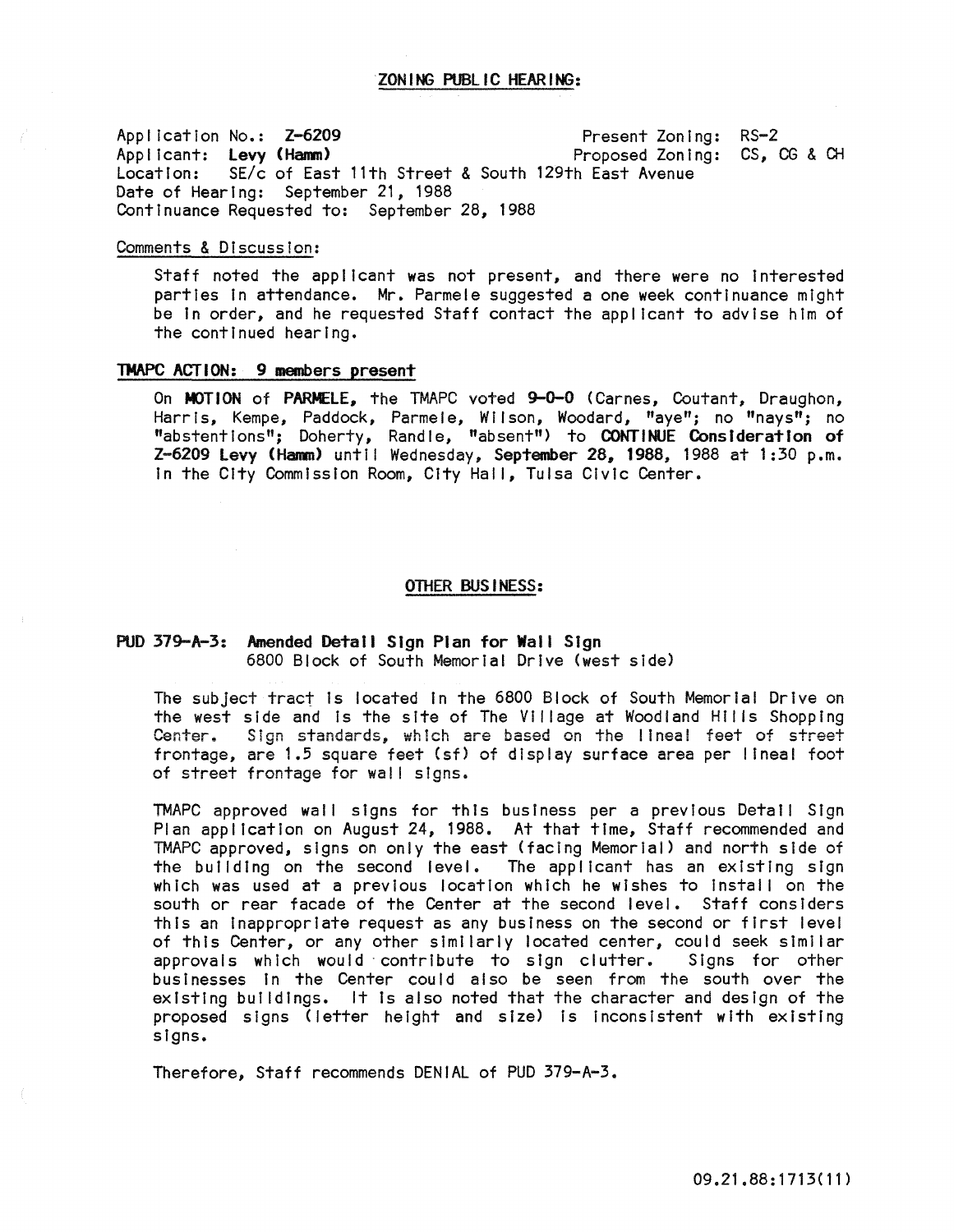## Applicant's Comments:

Mr. Bob Harris, owner of Janie's Bridal Shop, advised he has been working for two years with The Village Shopping Center before signing their lease, whereby they finally agreed to accept his current sign which was different than the other slgnage In this center. Mr. Harris requested approval of the wall sign, due to the following circumstances which warrant his needing the additional sign: (1) his building was on the end of the center which protrudes out past the other buildings and offered a side exposure to oncoming traffic on Memorial; (2) his previous landlord in Centre 71 will not permit him to display a "moved to new address" sign, thereby adding to the need for additional exposure at the new site, as It was also too late to get the new location in the 1989 phone book; and (3) based on advice from the sign company, two new signs had already been ordered and received, and when they went to get a Building Permit, It was discovered that a third sign was not approved.

# Comments & Discussion:

Mr. Paddock inquired if Staff recalled the Commission ever granting a sign on a temporary basis such as one year, consIdering the circumstances of this case. Mr. Gardner commented the BOA usually was the one faced with this type situation. He added that, in this particular instance, if the TMAPC was supportive of the applicant's situation, some distinction should be made, as Staff was concerned about the precedent that could be estab I i shed.

Mr. Paddock remarked he felt inclined to go with Staff's recommendation. Chairman Kempe commented this was the kind of specialty shop where the cl lent would search the shop out wherever it was located. Ms. Wilson also stated support of Staff's recommendation. Discussion continued among the Commission as to the fair treatment to all tenants under this PUD at The Village.

## TMAPC ACTION: 8 members present

On MOTION of PADDOCK, the TMAPC voted &-0-0 (Carnes, Coutant, Draughon, Kempe, Paddock, Parmele, Wilson, Woodard, "aye"; no "nays"; no "abstentions"; Doherty, Harris, Randle, "absent") to **DENY** the **Amended** Detail Sign Plan for PUD 379-A-3 (Harris), as recommended by Staff.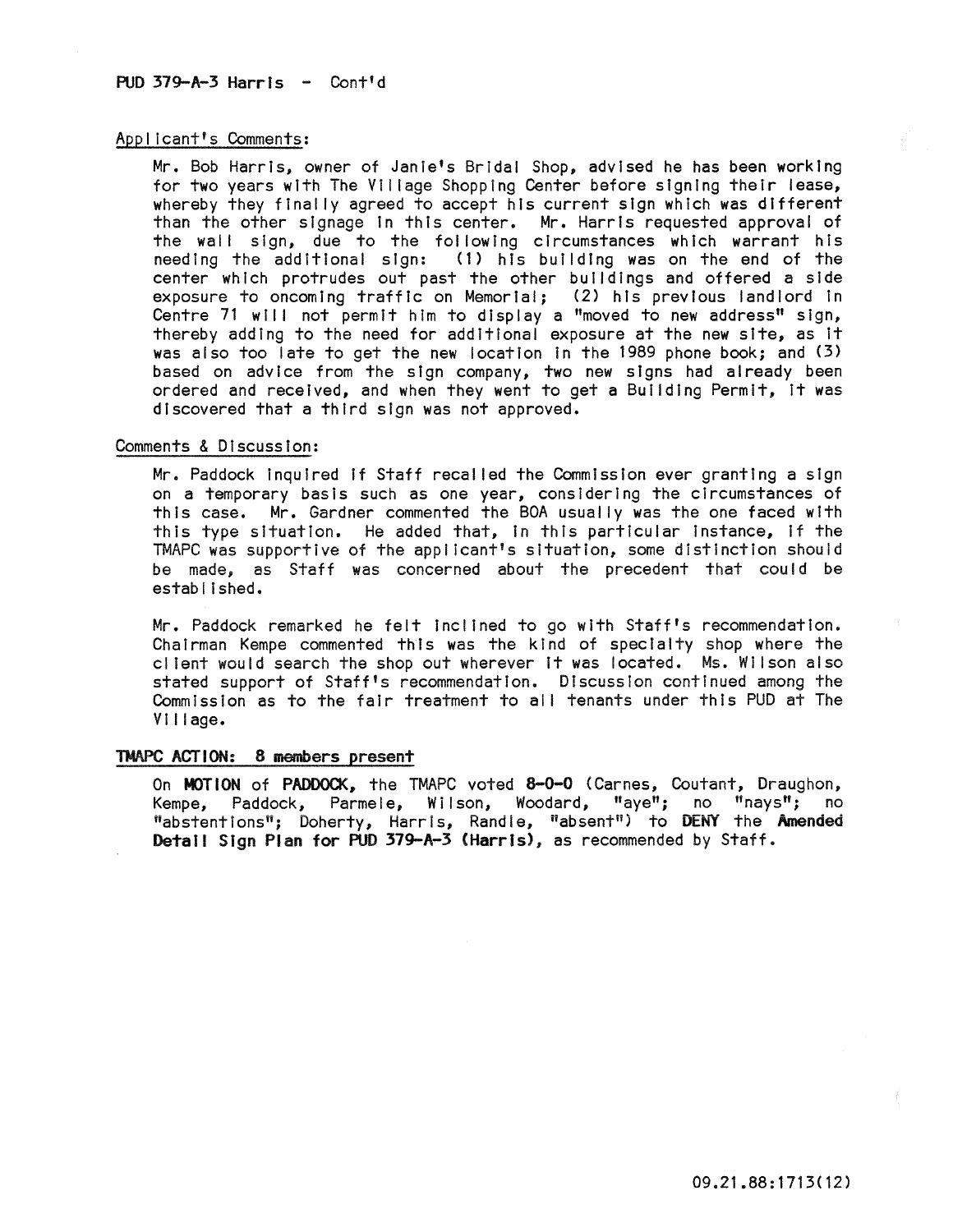There being no further business, the Chairman declared the meeting adjourned at 3:44 p.m.

1988 Date Approved  $\overline{\text{Ric} - \text{Chain}}$ 

ATTEST: Rutoni MM. Secretary